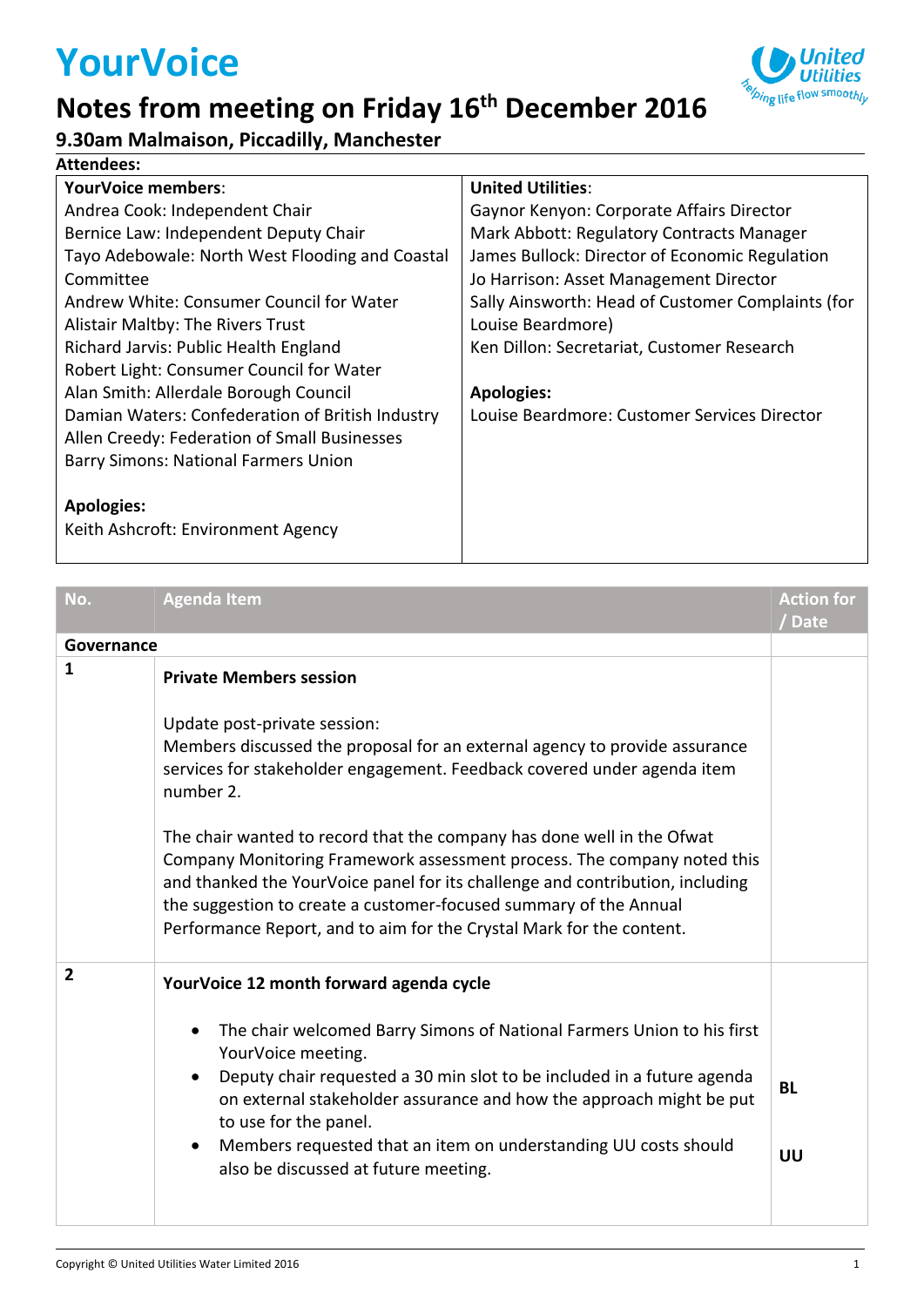## **YourVoice meeting notes**

| 3                     | Actions from last meeting - matters arising                                                                                                                                                                                                                                                                                                                                                                                                                                                                                                                                                                                                                                                                                                                                                                                                                                                                                                                                                                                                                                  |                                 |
|-----------------------|------------------------------------------------------------------------------------------------------------------------------------------------------------------------------------------------------------------------------------------------------------------------------------------------------------------------------------------------------------------------------------------------------------------------------------------------------------------------------------------------------------------------------------------------------------------------------------------------------------------------------------------------------------------------------------------------------------------------------------------------------------------------------------------------------------------------------------------------------------------------------------------------------------------------------------------------------------------------------------------------------------------------------------------------------------------------------|---------------------------------|
|                       | Actions were reviewed and updated in the meeting.                                                                                                                                                                                                                                                                                                                                                                                                                                                                                                                                                                                                                                                                                                                                                                                                                                                                                                                                                                                                                            |                                 |
|                       | An updated draft terms of reference has been produced by the Terms<br>of Reference subgroup and circulated to members for comments.<br>Feedback is requested to be sent to KD by 13 <sup>th</sup> January.<br>The company was requested to circulate the summary paper on water<br>efficiency research to a wider audience than the customer engagement<br>subgroup - copy to be sent to all members for information.<br>The company was requested to estimate the amount of time that<br>subgroups were required to meet for PR14 issues to allow new<br>subgroup schedules to be created.                                                                                                                                                                                                                                                                                                                                                                                                                                                                                  | BL/KD<br><b>KD</b><br><b>KD</b> |
| 4                     | Governance subgroup                                                                                                                                                                                                                                                                                                                                                                                                                                                                                                                                                                                                                                                                                                                                                                                                                                                                                                                                                                                                                                                          |                                 |
|                       | The governance subgroup (Bernice and Tayo) provided feedback of the<br>discussion with potential stakeholder assurance auditors. It was agreed<br>that the panel would discuss the potential for this activity in March,<br>and members were asked to give this thought in the interim.                                                                                                                                                                                                                                                                                                                                                                                                                                                                                                                                                                                                                                                                                                                                                                                      | <b>BL</b>                       |
| <b>Policy Updates</b> |                                                                                                                                                                                                                                                                                                                                                                                                                                                                                                                                                                                                                                                                                                                                                                                                                                                                                                                                                                                                                                                                              |                                 |
| 5                     | <b>Wholesale Strategy updates</b><br>The company gave a presentation to summarise the strategic approach to<br>Supply & Demand, Leakage, Bathing Waters and Shellfish.<br>Supply & Demand - The Company was advised that it may want to<br>include a task to review plans following government announcements of<br>new planning requirements when these are eventually announced.<br>The company was asked to set up a session to brief the small business<br>community so that they can understand what is happening in this area.<br>UU informed the panel that UU has set up a Technical Working Group<br>to investigate aspects of water resources and are keep to invite<br>external organisations to get involved. Several members affirmed that<br>their organisations would be interested in joining (CBI, NFU, Allerdale<br>BC & FSB).<br>Leakage - The panel discussed aspects of leakage including the<br>economic level of leakage.<br>Members requested that the environment subgroup review the issue<br>of leakage and report back to the main group in June. | JH<br><b>AM</b>                 |
| 6                     | <b>Environment subgroup report</b><br>The panel was advised that the environment subgroup has an agreed<br>rolling agenda and asked the company to circulate this to all members.<br>Subgroup members include Alistair (chair), Barry, Tayo and Keith.<br>A deep dive day is scheduled for June with a role to look at the<br>developing outcome delivery incentives. Report back at the September<br>meeting.                                                                                                                                                                                                                                                                                                                                                                                                                                                                                                                                                                                                                                                               | <b>KD</b><br><b>AM</b>          |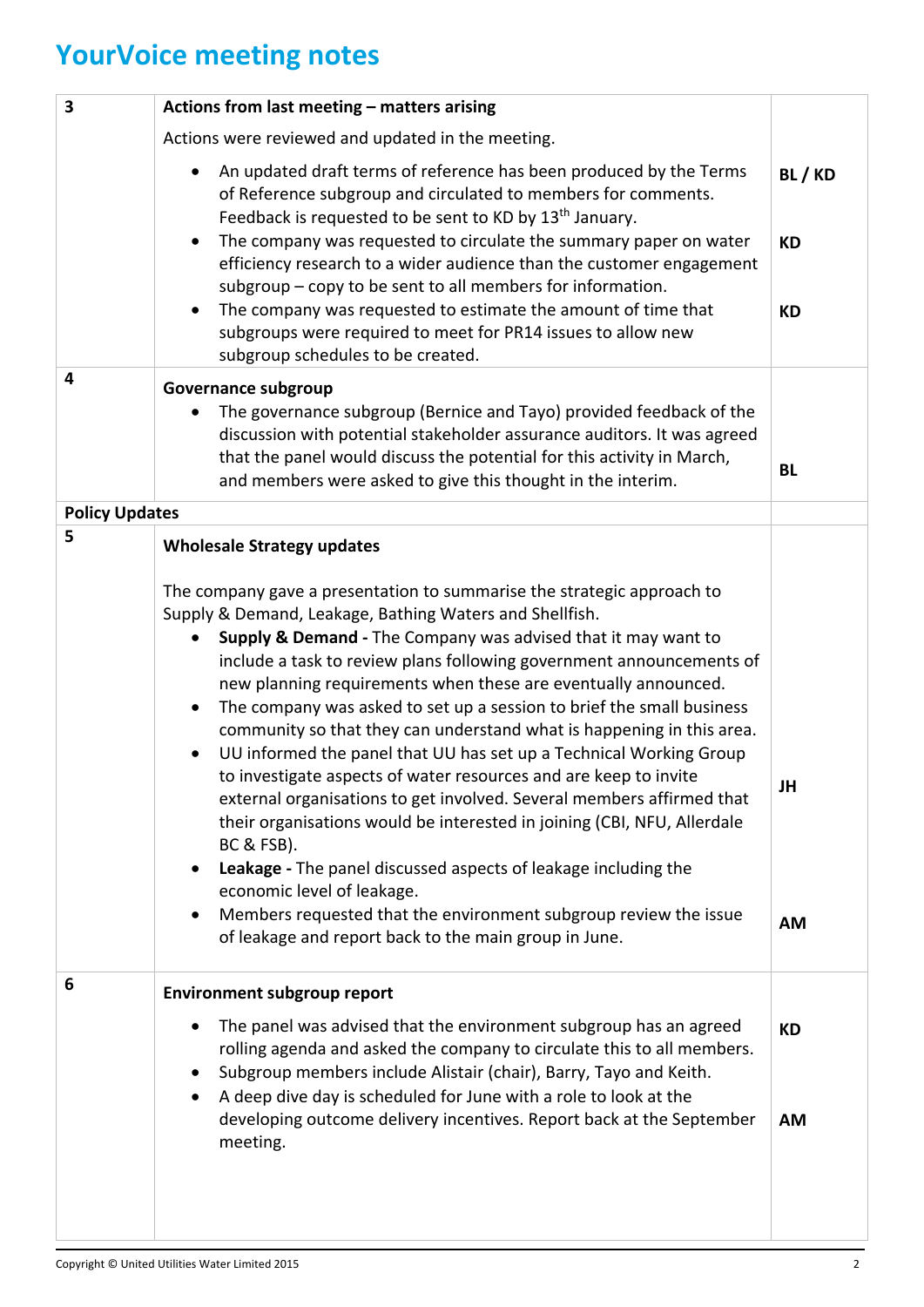## **YourVoice meeting notes**

| $\overline{7}$                | Update on customer research and engagement                                                                                                                                                                                                                                                  |           |
|-------------------------------|---------------------------------------------------------------------------------------------------------------------------------------------------------------------------------------------------------------------------------------------------------------------------------------------|-----------|
|                               | A summary of plans for further customer insight was presented by the<br>company, which was noted.                                                                                                                                                                                           |           |
|                               | Members requested copies of the customer priorities graphs showing<br>the separate results for household customers and non-household<br>customers                                                                                                                                           | <b>KD</b> |
|                               | The company demonstrated how the Discover Water website links to<br>the UU website have been built and how the customer would navigate<br>between the two sites.                                                                                                                            |           |
| 8                             | <b>Consultation on outcome delivery incentives</b>                                                                                                                                                                                                                                          |           |
|                               | The panel was presented with a summary on the content of Ofwat's<br>consultation on ODIs. The full document is 300 pages in full across 7<br>documents, published on the Ofwat website.                                                                                                     |           |
|                               | It includes consideration of a possible replacement for SIM, the treatment of<br>potential common performance commitments and the need for strong<br>customer focus for all outcomes                                                                                                        |           |
|                               | Discussion focused on how the panel could effectively contribute to the<br>feedback process, especially in terms of the general principles that the<br>company would want to put forward in its response                                                                                    | <b>BL</b> |
|                               | It was expected that the ODI subgroup would respond on behalf of the<br>main panel                                                                                                                                                                                                          |           |
| 9                             | Risks, strengths and weaknesses statement update                                                                                                                                                                                                                                            |           |
|                               | The company provided an update of the update on the risk, strengths and<br>weaknesses statement and the Company Monitoring Framework process in<br>general. The panel noted the company's intention to continue build on its<br>approach for best practise                                  |           |
|                               | The panel suggested that the company requests its contractors to produce an<br>easily understandable summary of its proposals for customers, to help meet<br>the company's compliance obligations, via a clause in contracts.                                                               | <b>MA</b> |
| 10                            | Using markets to test costs and deliver more for less                                                                                                                                                                                                                                       |           |
|                               | Detailed discussion under this item was deferred until the June meeting in the<br>interest of the efficient use of time in the meeting.                                                                                                                                                     |           |
| <b>Papers for information</b> |                                                                                                                                                                                                                                                                                             |           |
| 11                            | PR16 Non-household retail reopener - Final Determination                                                                                                                                                                                                                                    |           |
|                               | The company updated the panel on the outcome of the re-opener proposals,<br>which were successfully accepted by Ofwat as a final determination. The<br>company thanked the panel for its considerable efforts in supporting the<br>engagement process, leading to such a successful outcome |           |
|                               |                                                                                                                                                                                                                                                                                             |           |